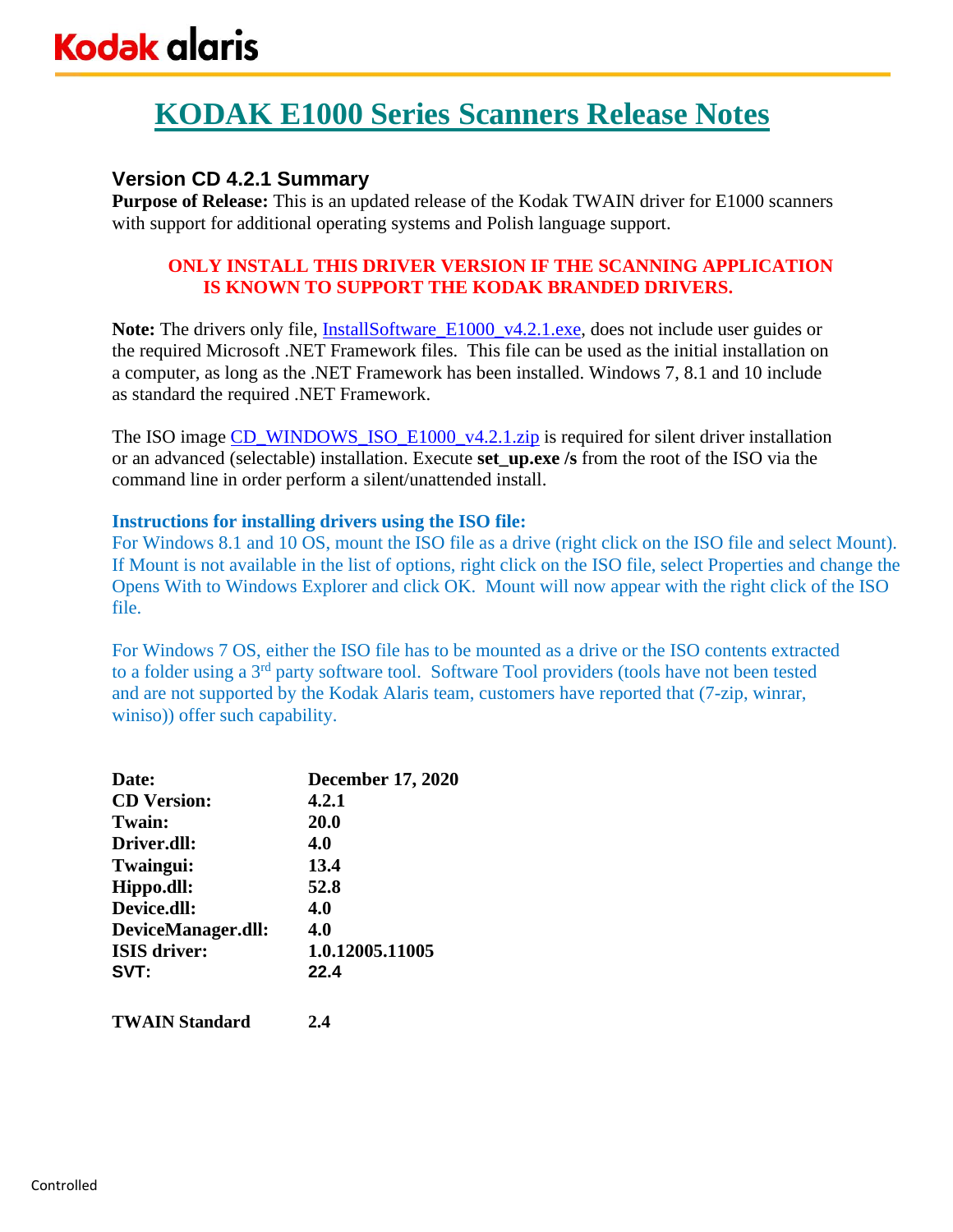# **KODAK E1000 Series Scanners Release Notes**

### **Operating System Support**

**Windows (not a complete list of supported OS, see specifications page):** WINDOWS 11 (Original release 21H2) WINDOWS 10 32 bit (Versions: 1803,1809,1903,1909,2004,20H2, 21H1) WINDOWS 10 64 bit (Versions: 1809,1903,1909,2004,20H2, 21H1) WINDOWS 7 SP1 x64 Edition (no longer tested as of March 2022) WINDOWS SERVER 2012 R2 (64-bit) WINDOWS SERVER 2016 (64-bit)

**Linux -** (Intel/AMD x86/64-bit processors only)

Fedora 27 64-bit Ubuntu 16.04 32-bit and 64-bit Ubuntu 18.04 64-bit Ubuntu 20.04 64-bit Open SUSE 11.3 (i586) 32-bit Open SUSE LEAP 15.1 64-bit SUSE Linux Enterprise Desktop 12.2 64-bit SUSE Linux Enterprise Desktop 15 SP1 for 64-bit Neokylin-NKLD-V7\_U2-ZX64-REL-build54 NeoKylin-Live-Desktop-6.0-x86\_64-B060-20160822 NeoKylin-Linux-Desktop-6.0-x86\_64-B045-20141201 64-bit NeoKylin-Linux-Desktop-6.0 i586 32-bit

### **New Driver Features:**

- 1. SAGE-1786 Added Polish language support to the TWAIN user interface.
- 2. Added support for Linux Fedora 27, 64-bit.
- 3. Added support for Windows 10 21H1 (32-bit and 64-bit).

### **Issues Fixed:**

- 1. SAGE-1869 Polish language User's Guide was incorrect on the CD supplied with the scanner and ISO image on the E1000 support web page.
- 2. Improved scanner button support when running on Windows 10 2004.

### **Known Issues:**

1. SAGE-1963 **–** When scanning at 400 or 600 DPI Color with JPEG compression quality set to "Superior", a false jam will occur and a U9 error will be displayed on the scanner display. Scanning with any other JPEG Quality setting will result in successful scanning.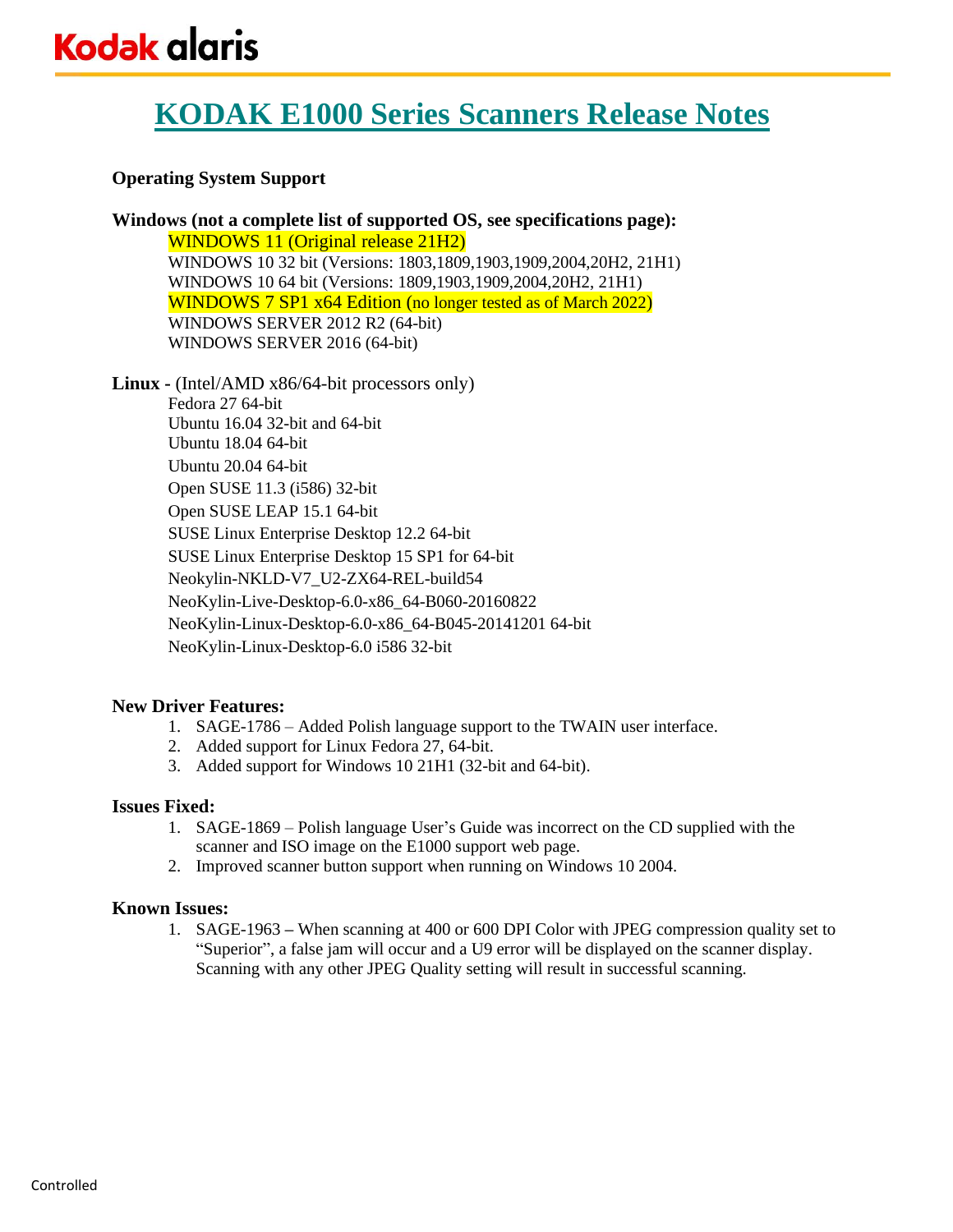# **KODAK E1000 Series Scanners Release Notes**

## **Version CD 3.3 Summary**

**Purpose of Release:** This is an updated release of the TWAIN and ISIS drivers for E1000 scanners which changes the driver inquiry data from Alaris E1000 to Kodak E1000. **ONLY INSTALL THIS DRIVER VERSION IF THE SCANNING APPLICATION** 

## **IS KNOWN TO SUPPORT THE KODAK BRANDED DRIVERS.**

**Note:** The drivers only file, [InstallSoftware\\_E1000\\_v3.3.exe,](https://support.alarisworld.com/en-us/e1035-scanner#Software) does not include user guides or the required Microsoft .NET Framework files. This file can be used as the initial installation on a computer, as long as the .NET Framework has been installed. Windows 7, 8.1 and 10 include as standard the required .NET Framework.

The ISO image [CD\\_WINDOWS\\_ISO\\_E1000\\_v3.3.zip](https://support.alarisworld.com/en-us/e1035-scanner#Software) is required for silent driver installation or an advanced (selectable) installation. Execute **set\_up.exe /s** from the root of the ISO via the command line in order perform a silent/unattended install.

### **Instructions for installing drivers using the ISO file:**

For Windows 8.1 and 10 OS, mount the ISO file as a drive (right click on the ISO file and select Mount). If Mount is not available in the list of options, right click on the ISO file, select Properties and change the Opens With to Windows Explorer and click OK. Mount will now appear with the right click of the ISO file.

For Windows 7 OS, either the ISO file has to be mounted as a drive or the ISO contents extracted to a folder using a 3rd party software tool. Software Tool providers (tools have not been tested and are not supported by the Kodak Alaris team, customers have reported that (7-zip, winrar, winiso)) offer such capability.

| Date:               | <b>June 5, 2020</b> |
|---------------------|---------------------|
| <b>CD</b> Version:  | 3.3                 |
| Twain:              | 19.1                |
| Driver.dll:         | 3.4                 |
| Twaingui:           | 12.11               |
| Hippo.dll:          | 52.8                |
| Device.dll:         | <b>3.3</b>          |
| DeviceManager.dll:  | 3.2                 |
| <b>ISIS</b> driver: | 1.0.12005.11005     |
| SVT:                | 19.1                |
|                     |                     |

**TWAIN Standard 2.4**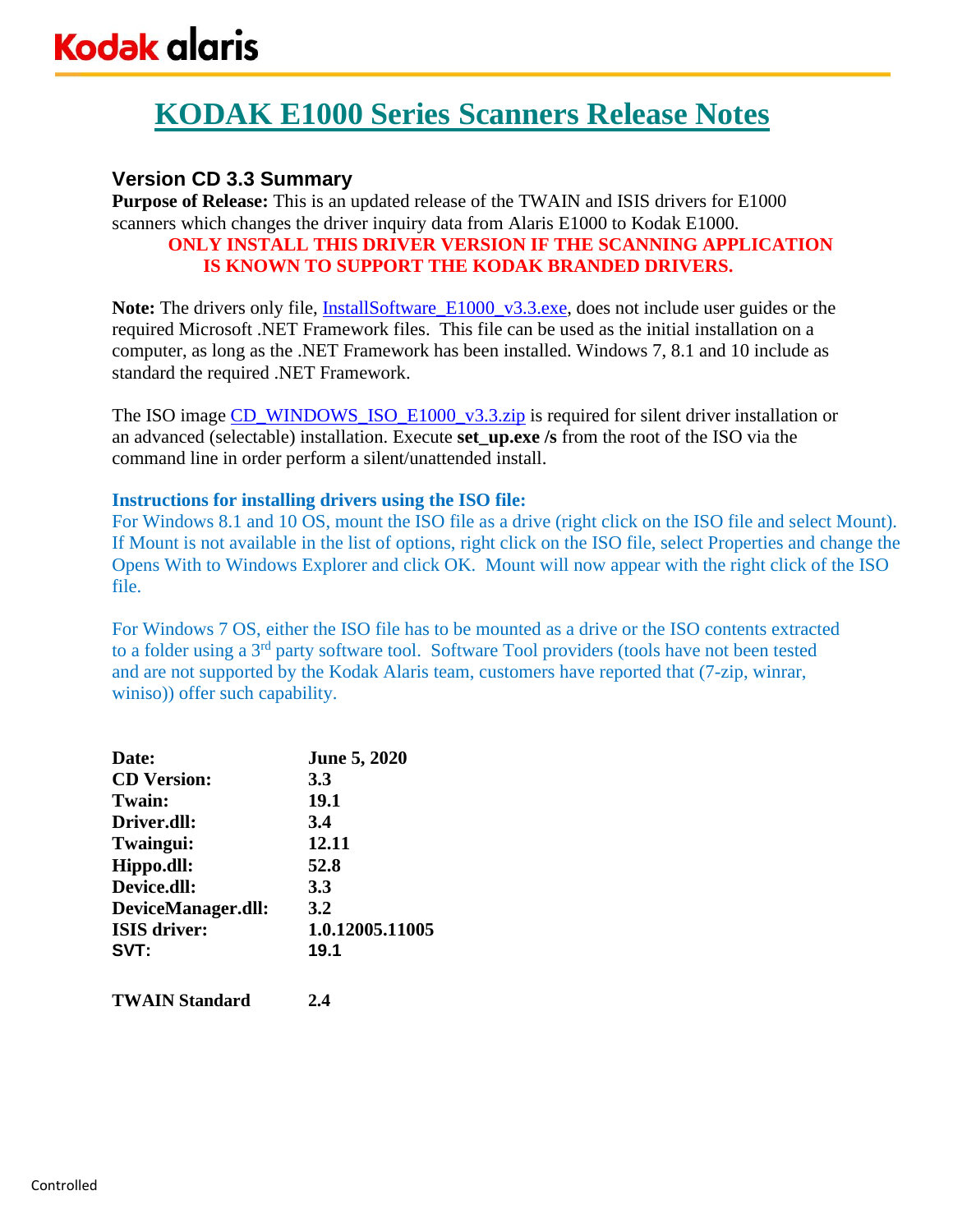# **KODAK E1000 Series Scanners Release Notes**

### **Operating System Support**

#### **Windows**

WINDOWS 7 SP1 32-bit and 64-bit WINDOWS 8.1 32-bit and 64-bit WINDOWS 10 32 bit (Versions: 1803,1809,1903,1909,2004,20H2) WINDOWS 10 64 bit (Versions: 1809,1903,1909,2004,20H2) WINDOWS SERVER 2012 R2 (64-bit) WINDOWS SERVER 2016 (64-bit)

**Linux -** (Intel/AMD x86/64-bit processors only)

Ubuntu 16.04 32-bit and 64-bit Ubuntu 18.04 64-bit Open SUSE 11.3 (i586) 32-bit Open SUSE LEAP 15.1 64-bit SUSE Linux Enterprise Desktop 12.2 64-bit SUSE Linux Enterprise Desktop 15 SP1 for 64-bit Neokylin-NKLD-V7\_U2-ZX64-REL-build54 NeoKylin-Live-Desktop-6.0-x86\_64-B060-20160822 NeoKylin-Linux-Desktop-6.0-x86\_64-B045-20141201 64-bit NeoKylin-Linux-Desktop-6.0 i586 32-bit

### **New Driver Features:**

4. Rebrand driver from Alaris to Kodak. **Issues Fixed:** None **Known Issues:**  None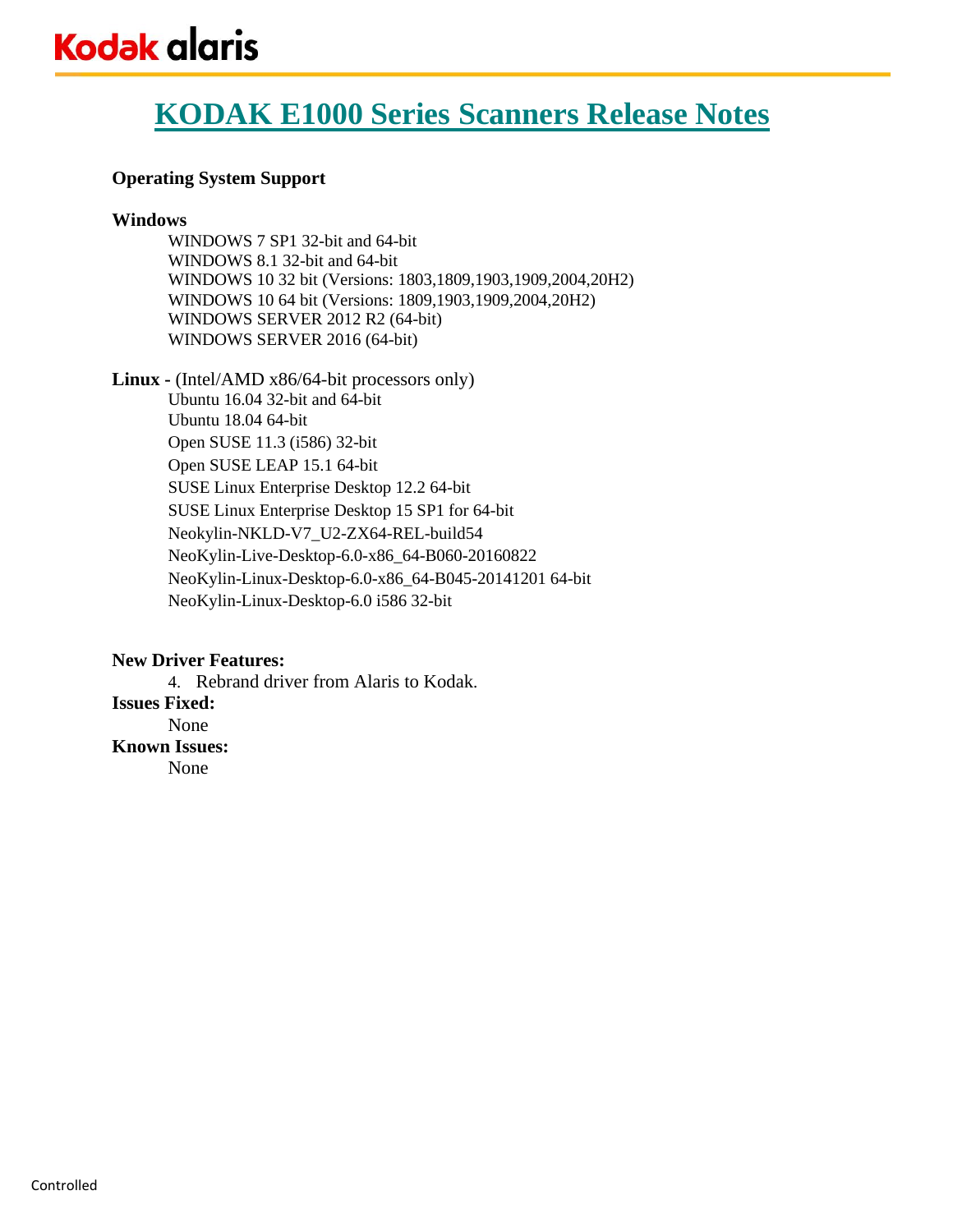# **KODAK E1000 Series Scanners Release Notes**

## **Version CD 2.1 Summary**

**Purpose of Release:** This is a general release to the drivers for the Alaris E1000 Scanners for US Energy Star 3.0 standard and to fix some customer reported issues.

**Note:** The drivers only file, InstallSoftware E1000 v2.1.exe, does not include user guides or the required Microsoft .NET Framework files. This file can be used as the initial installation on a computer, as long as the .NET Framework has been installed. Windows 7, 8.1 and 10 include as standard the required .NET Framework.

The ISO image [CD\\_WINDOWS\\_ISO\\_E1000\\_v2.1.zip](https://support.alarisworld.com/en-us/e1035-scanner#Software) is required for silent driver installation or an advanced (selectable) installation. Execute **set\_up.exe /s** from the root of the ISO via the command line in order perform a silent/unattended install.

### **Instructions for installing drivers using the ISO file:**

For Windows 8.1 and 10 OS, mount the ISO file as a drive (right click on the ISO file and select Mount). If Mount is not available in the list of options, right click on the ISO file, select Properties and change the Opens With to Windows Explorer and click OK. Mount will now appear with the right click of the ISO file.

For Windows 7 OS, either the ISO file has to be mounted as a drive or the ISO contents extracted to a folder using a 3rd party software tool. Software Tool providers (tools have not been tested and are not supported by the Kodak Alaris team, customers have reported that (7-zip, winrar, winiso)) offer such capability.

| Date:               | <b>July 29, 2019</b> |
|---------------------|----------------------|
| <b>CD</b> Version:  | 2.1                  |
| <b>Twain:</b>       | <b>18.0</b>          |
| Driver.dll:         | 2.1                  |
| Twaingui:           | 11.0                 |
| Hippo.dll:          | 52.8                 |
| Device.dll:         | 2.0                  |
| DeviceManager.dll:  | 2.0                  |
| <b>ISIS</b> driver: | 1.0.11907.26001      |
| SVT:                | 17.2.1               |
|                     |                      |

**TWAIN Standard 2.4**